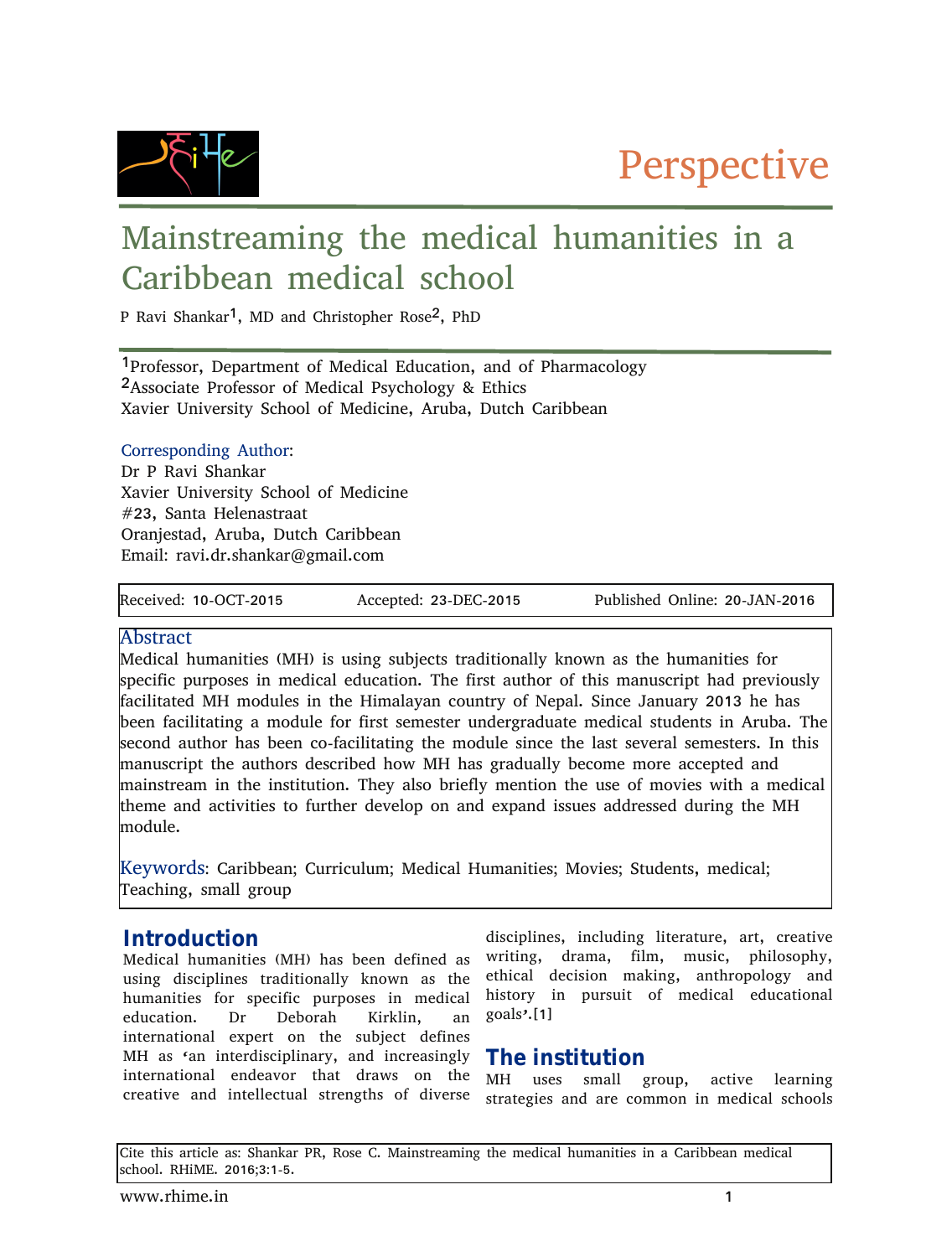in the United States (US), Canada and other developed nations. The first author (PRS) had previously conducted MH sessions for students in two medical schools in Nepal.[2],[3] Xavier University School of Medicine (XUSOM) is a private medical school situated in Aruba Dutch Caribbean admitting students mainly from the US and Canada to the undergraduate medical (MD) program. The school shifted to an integrated organ systembased curriculum from January 2013. A semester of study is of 15 weeks durations. There are three student intakes a year in January, May and September. A MH module is being conducted for all first semester students from January 2013.[4]

#### **The MH module**

The module is being offered to the tenth cohort of students during the Spring 2016 semester. The module has been formally inducted into the school curriculum and is a part of Patient, Doctor and Society (PDS) system for first semester students. The module is assessed and the grading scheme has been described previously.[4] Fifty percent of marks are decided on the basis of in session assessments carried out by the facilitators using a structured rubric, 20% is based on the grading of a reflective writing assignment submitted by the student and 30% is decided on the ability of the student to communicate with a standardized patient during an objective structured clinical examination. MH accounts for 15% of marks in PDS I. Students who are not able to complete the module are provided another opportunity to do so during the second semester.

Five two hour activity-based sessions are conducted. These sessions are titled Empathy, What it means to be sick, The patient, Patient-Doctor relationship and the Medical student. Learning objectives are identified for each session and for the overall MH module. Information about various aspects of the module is mentioned in the module syllabus which is posted on 'Class notes', the school's web-based student learning system.

### **Justification for mainstreaming**

Professionalism, small group learning, active learning and inculcating proper attitudes and behavior is strongly emphasized by various regulatory authorities who accredit medical schools in the Caribbean. Among the major accrediting bodies are the Caribbean Accreditation Authority for Education in Medicine and other Health Professions (CAAM-HP), Accreditation Commission for Colleges of Medicine (ACCM) and New York State Board of Education. The school has the mission of creating leaders in primary care. The educational leadership and the curriculum committee were strongly in favor of inculcating proper attitudes, behavior and professionalism among students. They recognized the importance of MH as an agent toward this end. The first author of the manuscript has a strong interest in MH and was able to persuade the curriculum committee to 'mainstream' the discipline. Key points which were acknowledged by management were skill sets required for effective physician/patient interactions, and how doctors can effectively establish a mutually respectful relationship with their patients. While the Sciences constitute the majority of the pedagogical experience for students in medical school, none of the subjects readily lend themselves to an experiential exploration of self. Medical Humanities provides a vehicle to initiate this process, albeit at a rudimentary level.

#### **How students engaged with the module**

Students responded positively to the module. However, initially there was some degree of skepticism and discomfort among students. During the spring 2013 semester small group learning methods were not common in the institution. MH was a new area of study. The primary emphasis for students was on knowledge acquisition and performing well on the United States Medical Licensing Examination (USMLE) Step 1. Step 1 assesses examinees using single response multiple choice questions. With increasing emphasis on small group learning and on self-directed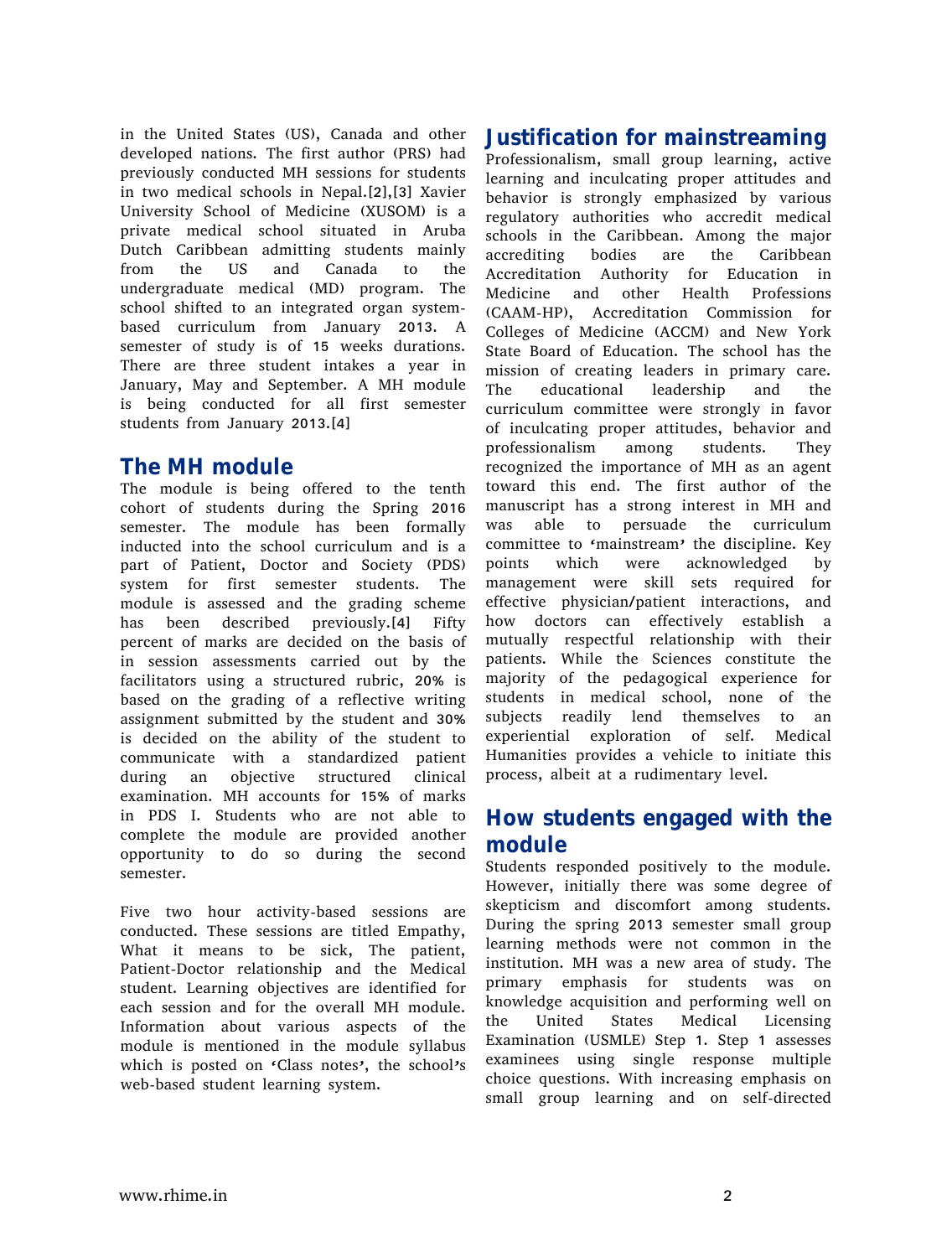**Box Specific student achievements at the end of the MH module** Among your specific achievements were: a) An understanding of empathy and its importance in medical care b) Understanding of what it means to be sick from a patient's perspective c) Knowledge of the impact of sickness on various aspects of a patients' life d) A knowledge of what it means to be a doctor and various influences on the doctor today e) Awareness of the patient-doctor relationship and recent developments in this vital area f) Information about various influences and sources of stress affecting medical students and ways of coping with the same

learning skills, students are slowly becoming more comfortable with the learning strategies adopted. Students find the module different from other courses and feel it is more student-driven. They are of the opinion that they learn about various issues which may be important in their future practice while also having 'fun'. Students who successfully complete the MH module are awarded a letter of module completion during the welcome dinner held at the beginning of the subsequent semester. The letter mentions the specific accomplishments of the student (see Box).

#### **How faculty and management engaged with the module**

The faculty members who are part of the curriculum committee are favorably disposed toward the module. Some faculty members were co-facilitators for the module. Faculty who participated were the librarian and a faculty member who teaches English and Communication Skills. Traditional medical school faculty expressed interest and attended a few sessions but did not join as cofacilitators. For the last six semesters the second author who is a behavioral psychologist, has been a co-facilitator. Due to reasons mentioned previously under the subheading 'Justification for mainstreaming MH' the management was in favor of the MH module and supported the module at different stages.

### **What worked and what did not**

During the initial module in Spring 2013 we faced challenges in initiating and maintaining student interest. Students were initially reluctant to assume greater responsibility for their own learning. With increasing emphasis on small group learning and self-directed learning skills, students started becoming more involved in different small group activities during the module. We used roleplays, interpretation of paintings and creating hundred word stories about the scene depicted in the painting. The creativity of students increased. The role-plays and stories became richer and more detailed and students were able to explore a variety of issues. We also occasionally used literature excerpts from the book 'What matters in medicine: Lessons from a life in primary care' written by a general practitioner practicing in the state of Maine, United States. With their greater facility with and understanding of English, students were able to better understand and relate with the situations depicted compared to students in Nepal. In Aruba we have a percentage of 'mature' students who had worked in healthcare or other professions before enrolling for the medical program. These students brought their 'life experience' to the activities.

The case scenarios, role-plays, literature excerpts, and interpretation of art worked reasonably well. We plan to continue using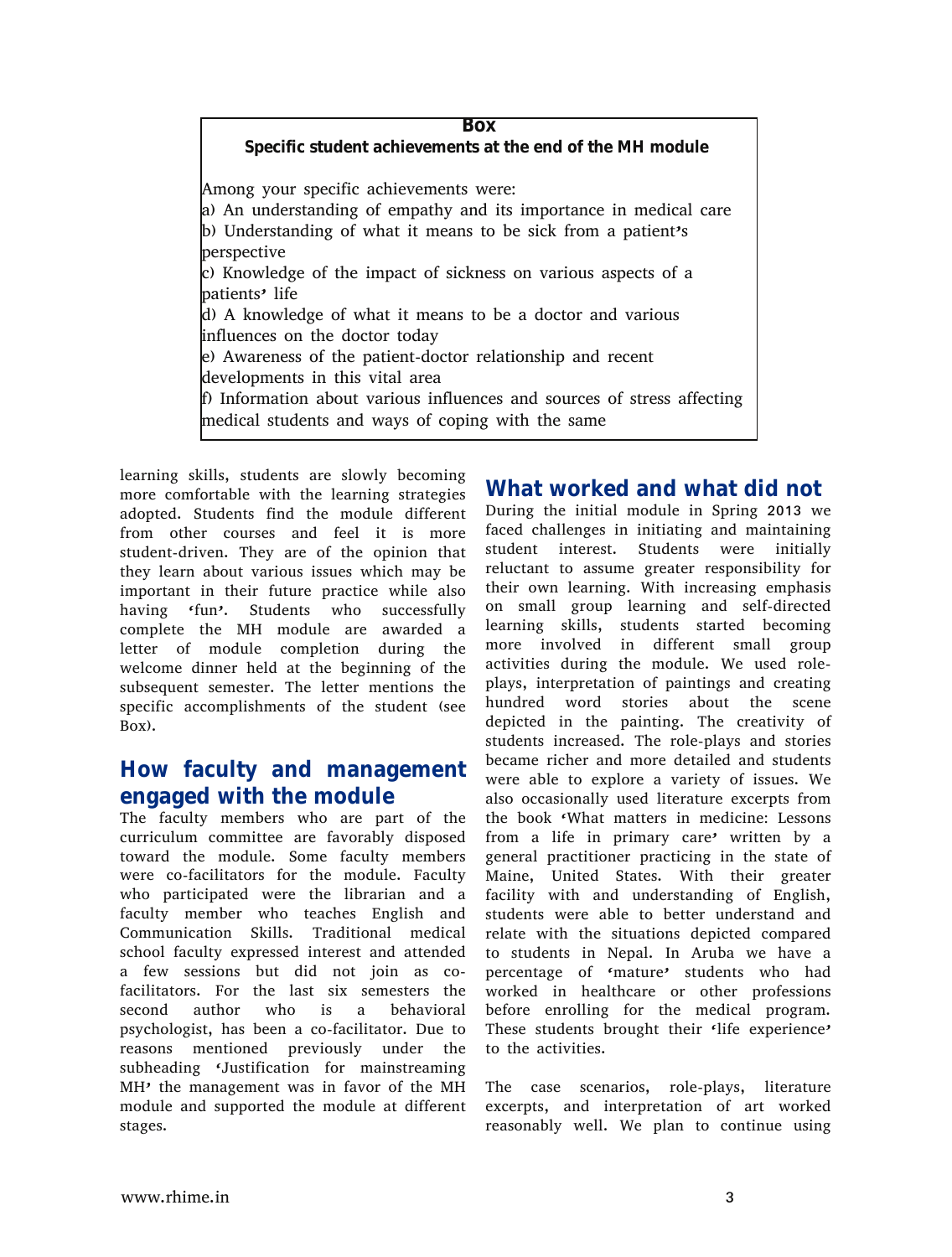the same. The major challenge is MH sessions are confined to the Basic Science semesters. Like in other Caribbean medical schools students complete their clinical rotations in the US and Canada. Though no formal MH module is offered, issues relating to ethics and the humanities are discussed during the clinical rotations. We are in the process of obtaining detailed student feedback about the module.

#### **Experiential learning and possible modifications**

During the MH module students spend about ten to twelve hours exploring various aspects of MH. Time allotted may not be sufficient for experiential learning. At present the MH module is offered only to first semester students, while the movie screening and related activities involve all semesters of basic science students. We may consider offering some sessions to students during other basic science semesters, though majority of learning will still occur during the first semester. Due to logistical challenges allotting more time for MH and conducting sessions during different semesters may be difficult. We may use more literature excerpts during future modules. We are also slowly increasing the use of paintings by the Canadian artist, Robert Pope.

#### **Movie screening and activities**

From summer 2015 we initiated screening movies with a medically relevant theme followed by group activities to strengthen medical humanities learning. Students from different basic science semesters work together in small groups to address the questions posed to their group and then present their group work to other students and faculty members. A student from the senior most semester acts as a student facilitator. Faculty facilitators also help when required and grade individual student participation in group work and presentations using a structured rubric. The movies which we had shown include 'Wit', 'The Doctor', 'People Will Talk' 'Living Proof' and 'Alive inside'. In session assessment during the group work and presentation accounts for a certain percentage of the grades in PDS.

Various faculty members are present and the event serves to introduce MH to a wider audience.

### **Initiating and mainstreaming a medical humanities module**

A previous article mentions points to be considered by schools initiating a MH module.[5] Each school should define learning objectives which students should achieve by end of the module. Sessions should be activity-based and conducted in small groups. Creating linkages with other like-minded faculty both within the institution and outside is important. Once MH is established in different institutions within the country/region, conferences and symposia can serve to share experiences and exchange ideas. Linkages with liberal arts educators outside medical schools is required but may be difficult to establish. In India, the Centre for Community Dialogue and Change (www.ccdc.in) conducts Theatre of the Oppressed workshops in various institutions, and these workshops could serve to introduce MH in medical schools. MH should be a creative discipline driven by the energy and commitment of students and faculty in different institutions. A centrally imposed curriculum may be counterproductive. MH could be started as a voluntary module and slowly a case can be made for its formal inclusion.[6]

Medical school faculty interested in developing MH programs at their institution can apply for a fellowship in health professions education offered by the Foundation for Advancement of International Medical Education and Research (FAIMER).[7] They could consider MH for their curriculum innovation projects which they conduct at their home institution. This will result in increased commitment as part of the fellowship, and critical intellectual support from FAIMER faculty members, other fellows and FAIMER alumni.

Once MH is initiated in the institution, efforts can be focused toward 'mainstreaming' the discipline. A major fillip will be inclusion of competencies related to